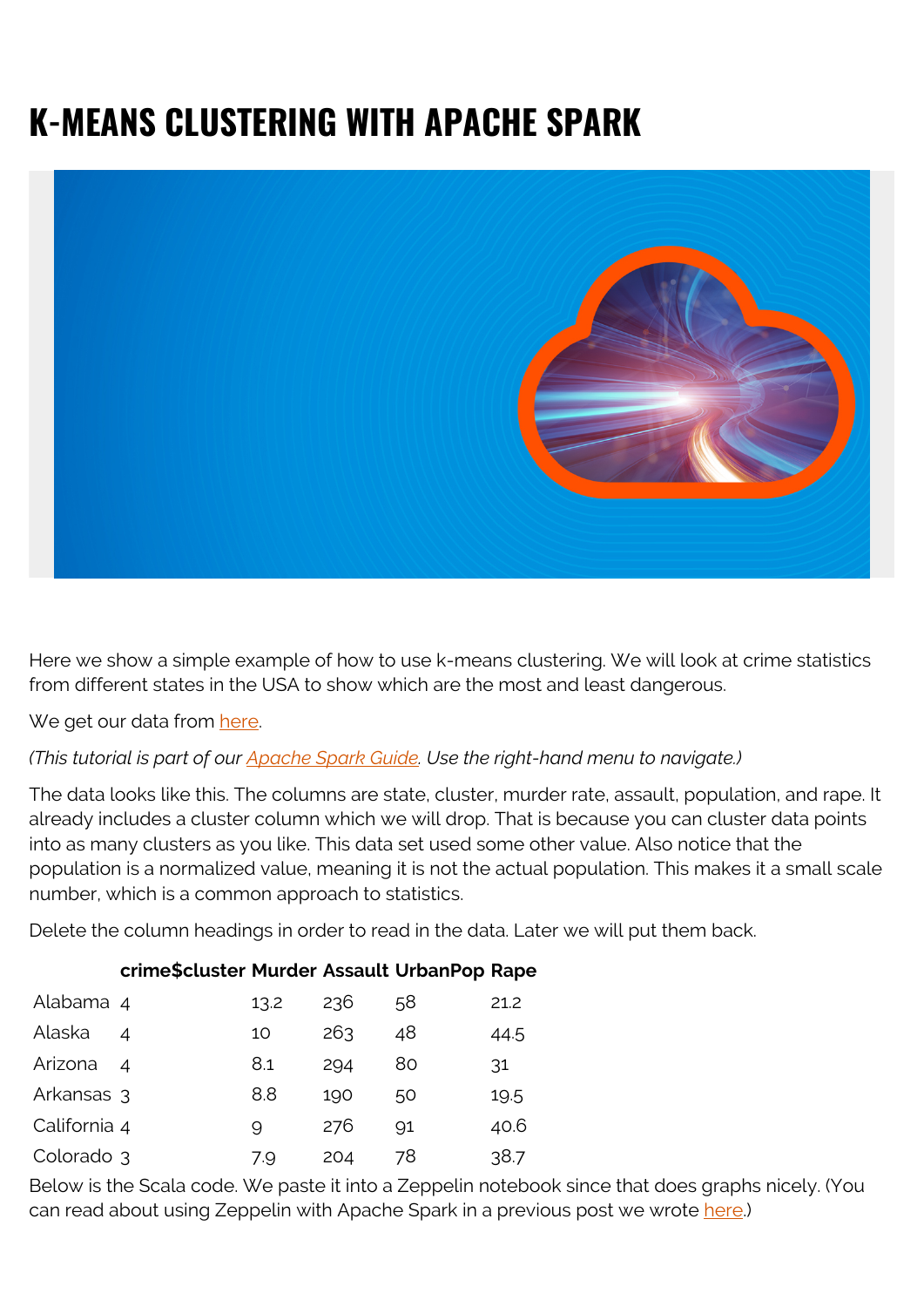First we have our normal imports:

import org.apache.spark.mllib.clustering.{KMeans, KMeansModel} import org.apache.spark.mllib.linalg.Vectors import sqlContext.implicits. import org.apache.spark.sql.types.\_

Then we create the crime data rdd from the crime data.csv file, which we copied to Hadoop.

var rdd = sc.textFile("hdfs://localhost:9000/data/crime data.csv")

Now, data sent to a machine learning algorithm has to be numbers. So this algorithm will convert a string to bytes and then to a double. Then we loop across each byte group and sum them to make a single total number that will be the encoded value of the text field state.

```
def stoDouble (s : String): Double = {
return s.map( .toByte.doubleValue()).reduceLeft( (x,y) => x + y)
}
```
We obviously need to translate that number back into text so we can see what state we are dealing with. So we make a case class. You do that when you want to create a dataframe. You create a dataframe when you want to use SQL, which is easy to work with.

```
case class StateCode(State:String, Code:Double)
var lines = rddmap(l \Rightarrow l.split(","))var states = lines.map(l \Rightarrow StateCode(l(\theta), stoDouble(l(\theta)))).toDF()
states.show()
states.createOrReplaceTempView("states")
```
Here we take each line in the input data file and make it an array of doubles.

```
def makeDouble (s: String): Array = {
var str = s.split(","')var a = stopouble(str(0))return Array(a,str(2).toDouble,str(3).toDouble,str(4).
toDouble,str(5).toDouble)
}
var crime = rddmap(m == makebouble(m))
```
Now we make an object called a **Dense Vector**. The Spark k-means classification algorithm requires that format. Then we run the **train** method to cause the machine learning algorithm to group the states into clusters based upon the crime rates and population. We tell it to use five clusters. We could have said 10 or any number. The larger the number of clusters, the more you have divided your data.

```
val crimeVector = crime.map(a => Vectors.dense(a(0),a(1),a(2),a(3),a(4)))
val clusters = KMeans.train(crimeVector,5,10)
```
Now we create another case class so that the end results will be in a data frame with names columns. Here we have all the date plus the Dense Vector object as well the prediction that Spark will make based upon the k-means algorithm. A point to note here is that Spark has no problem in